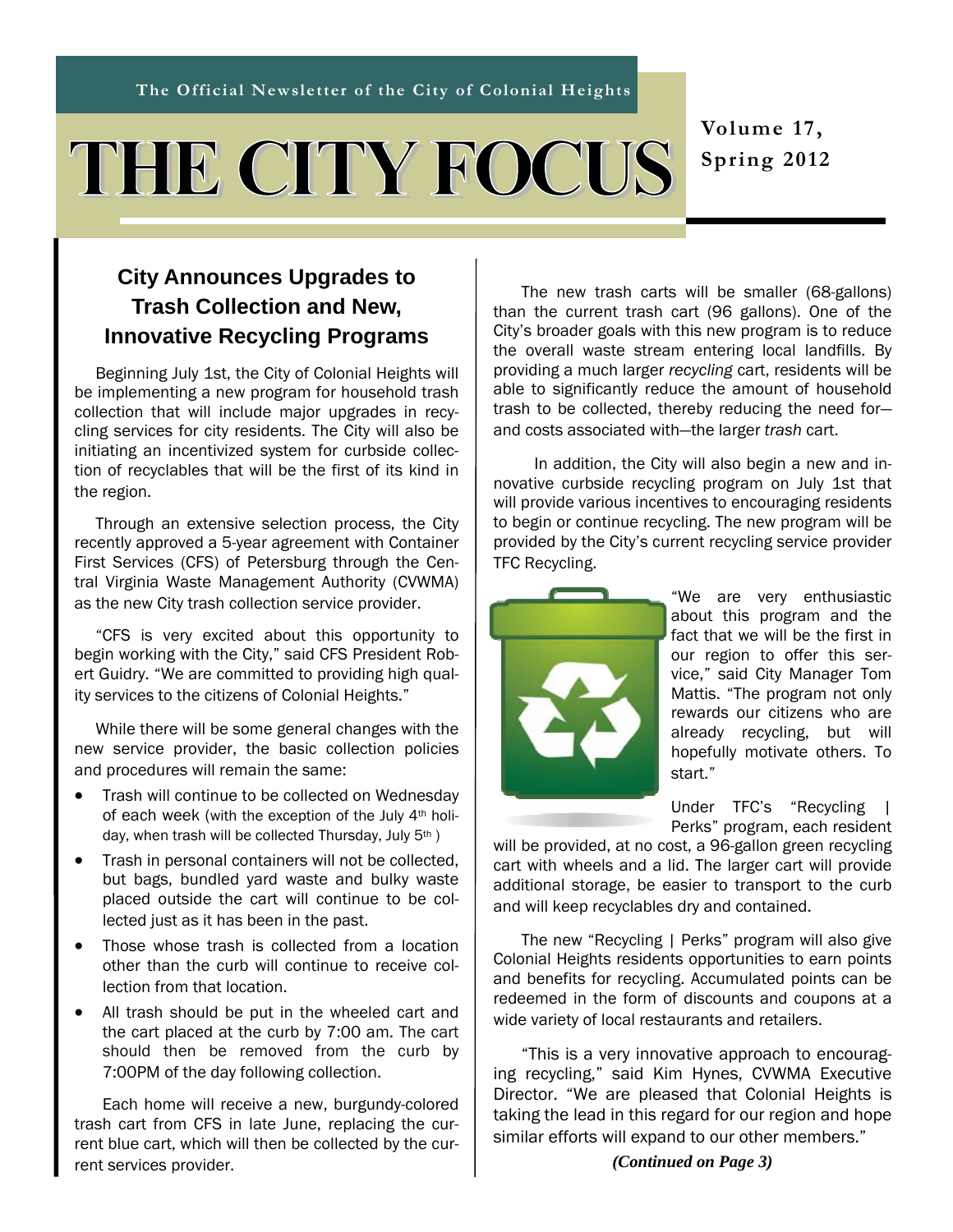

# **Colonial Heights Launches New Website www.colonialheightsva.gov**

*Redesigned Site Offers New Technologies, Features and Services to Residents and Visitors*

**COLONIAL HEIGHTS, VA** ‐ The City of Colonial Heights officially launched its new website, www.colonialheightsva.gov on March 10, 2012.

 Designed by city staff and government website experts at CivicPlus, the new site reflects the unique personality of Colonial Heights while incor‐ porating a host of new and improved features and tools designed to help residents and visitors quickly locate the information and services they need.

 "We are very excited about our new website," said City Manager Tom Mattis. "Effective and innovative communication through the internet is an absolute imperative in today's world."

 The new homepage is easy to navigate and breaks down information for residents, businesses and visitors. The "How Do I" link takes citizens directly to specific information while a "Frequently Asked Questions" feature provides quick answers. Reporting a concern or asking a question is also easier than ever. Visitors simply click the "Let Us Know" button on the left hand side of every page to access a submissions form.

"One of the Council's objectives is to continue to seek out ways to engage and better inform our citizenry," said Mayor Scott Davis. "We hope our enhanced website will help us achieve that goal."

 The new website also plays an important role in citizen notifications. Along with our existing CodeRed system, the new "Alert Center" and

"News Flash" features allow us to provide critical information to residents instantly.

In addition to emergency information, the new "Notify Me" option on the homepage allows visitors to sign up to receive alerts from specific departments about spe‐ cial events, bids, public meetings, and a variety of other city activities. Citizens may choose to be notified via email or text message.

"Many of the upgrades to our new website were devel‐ oped through input from both staff and the general public," said Karen Saunders, Information Technology Administrator, "which will result in better communication and distribution of information."

Other features and functionality of the new city website include an online Job Application system and a new Online Bill Pay (e‐payments) system. Social media inte‐ gration is also in place, as well as mobile Apps for browsing our Resources and Facilities Directories.



The City will celebrate its eighth **Arbor** Day on Friday, April 27, 2012 at 10:00 a.m. at Fort Clifton Park.

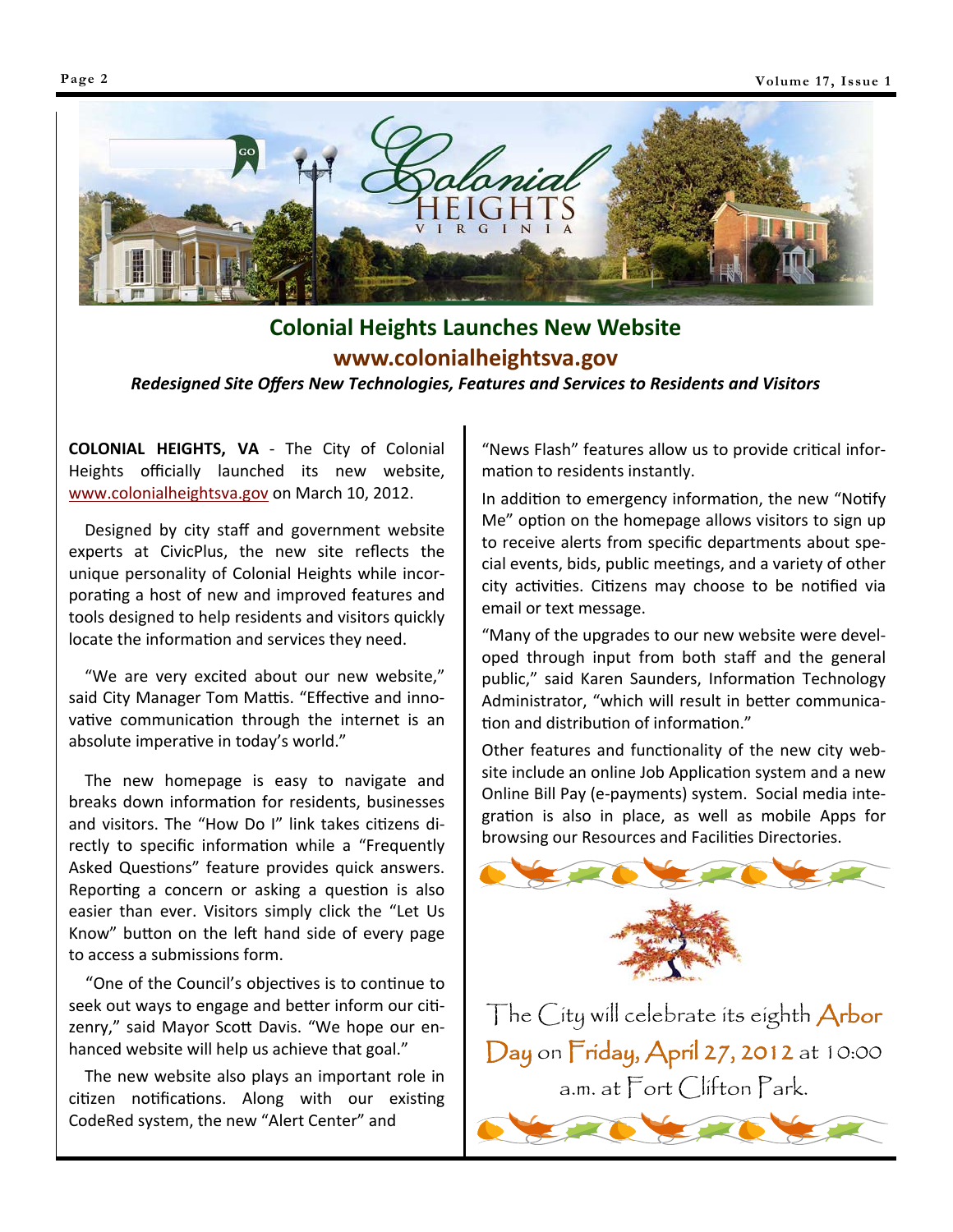# The Colonial Heights Beautification Committee presents Hidden Gardens of Colonial Heights Sunday, April 29 1:00 p.m. to 5:00 p.m. \$10 per person

The self guided "at your own pace" garden tour offers the opportunity to explore numerous diverse residential gardens throughout Colonial Heights. The tour is presented by the Colonial Heights Beautification Committee.

Information: 526-2695

Tickets are available at the Colonial Heights Library and the Recreations & Parks Department.



**City of Colonial Heights City of Colonial Heights Adopt-A-Roadway Spring Clean-up Day**

### **Saturday, April 28, 2012 8:00 a.m. to 12:00 p.m. 8:00 a.m. to 12:00 p.m.**

This event is intended for the "Adopt-A-Roadway" program here in the city. We will meet briefly in the Multi-Purpose Room of the Community Center on Roanoke Avenue where the Vice Mayor will provide the kick-off speech for the day activities. Refreshments and t-shirts are provided for the participants.

If your organization wishes to attend, please visit our website at www.colonialheightsva.gov and fill out a registration form. Submit forms to Department of Public Works, Attn: Patsy Dixon, P.O. Box 3401, Colonial Heights, VA 23834.

If you have any questions or need additional information, please call the Public Works Department at 520-9372, Monday through Friday, 7:00 a.m. to 3:30 p.m. or email dixonp@colonialheightsva.gov.

We look forward to seeing everyone there and thank you for all of your support in keeping our city clean!

### **New Trash and Recycling Collection Starting July 1**

#### *(Continued from Page 1)*

With the much larger cart replacing the current small bins, collection of recyclables will only be necessary every two weeks. *Recyclables will continue to be collected on Friday of each week, but it will be under an every-other-week schedule beginning July 1st.* A bi-weekly curbside collection schedule will be delivered with the new recycling cart.

"This new program is a further example of Colonial Heights' commitment to always seeking ways to upgrade city services in a cost-effective manner," said Colonial Heights Mayor Scott Davis. "These new service agreements will not only create opportunities for improved services, but will also provide cost-containment for the future." The new service agreement with CFS guarantees that fees for trash collection services will not be increased by CFS for the next five years.

Please call CVWMA's Trash Collection Hotline at 425-0500 or visit www.cvwma.com for more information about trash collection or recycling. Visit www.recyclingperks.com to learn more about TFC's "Recycling | Perks" program.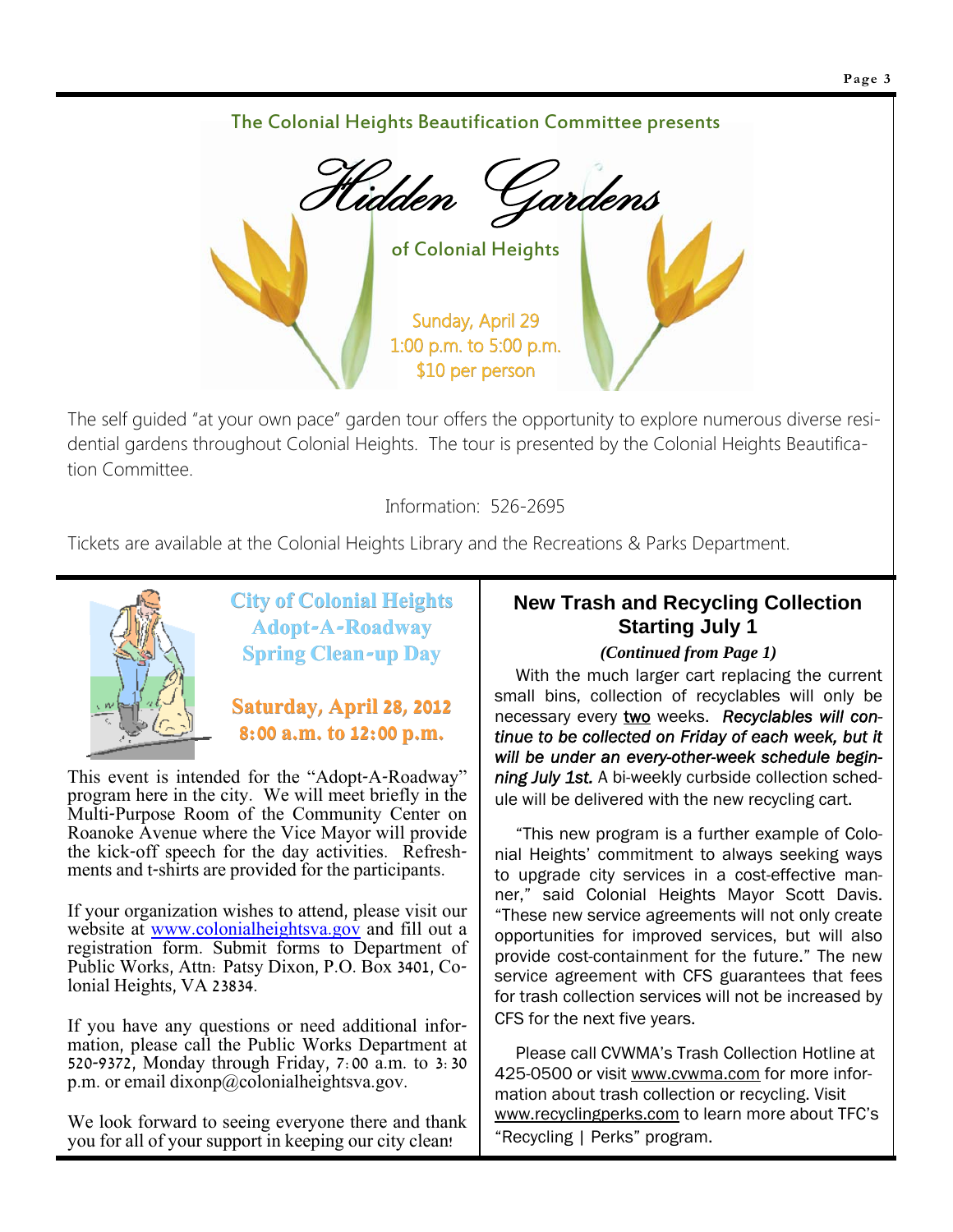# THE CITY FOCUS

**City of Colonial Heights Office of the City Manager Post Office Box 3401 Colonial Heights, Virginia 23834-9001 www.colonialheightsva.gov** 

**PRSRT STD ECRWSS U.S. POSTAGE PAID<br>PERMIT NO. 100** 

\*\*\*\*\*\*\*\*\*\*\*\*\*\*\*\*\*ECRWSS\*\*\*\*

Local **Postal Customer** 

*Contact the CH City Manager:* 

Thomas L. Mattis City Manager 201 James Avenue P.O. Box 3401 Colonial Heights, VA 23834

Phone: (804)520-9265

Fax: (804) 520-9207

E-mail: mattist@colonialheightsva.gov

http://www.colonialheightsva.gov



# May 12, 2012 10:30 a.m. - 5:30 p.m.



May 13, 2012 12 Noon-5:30 p.m.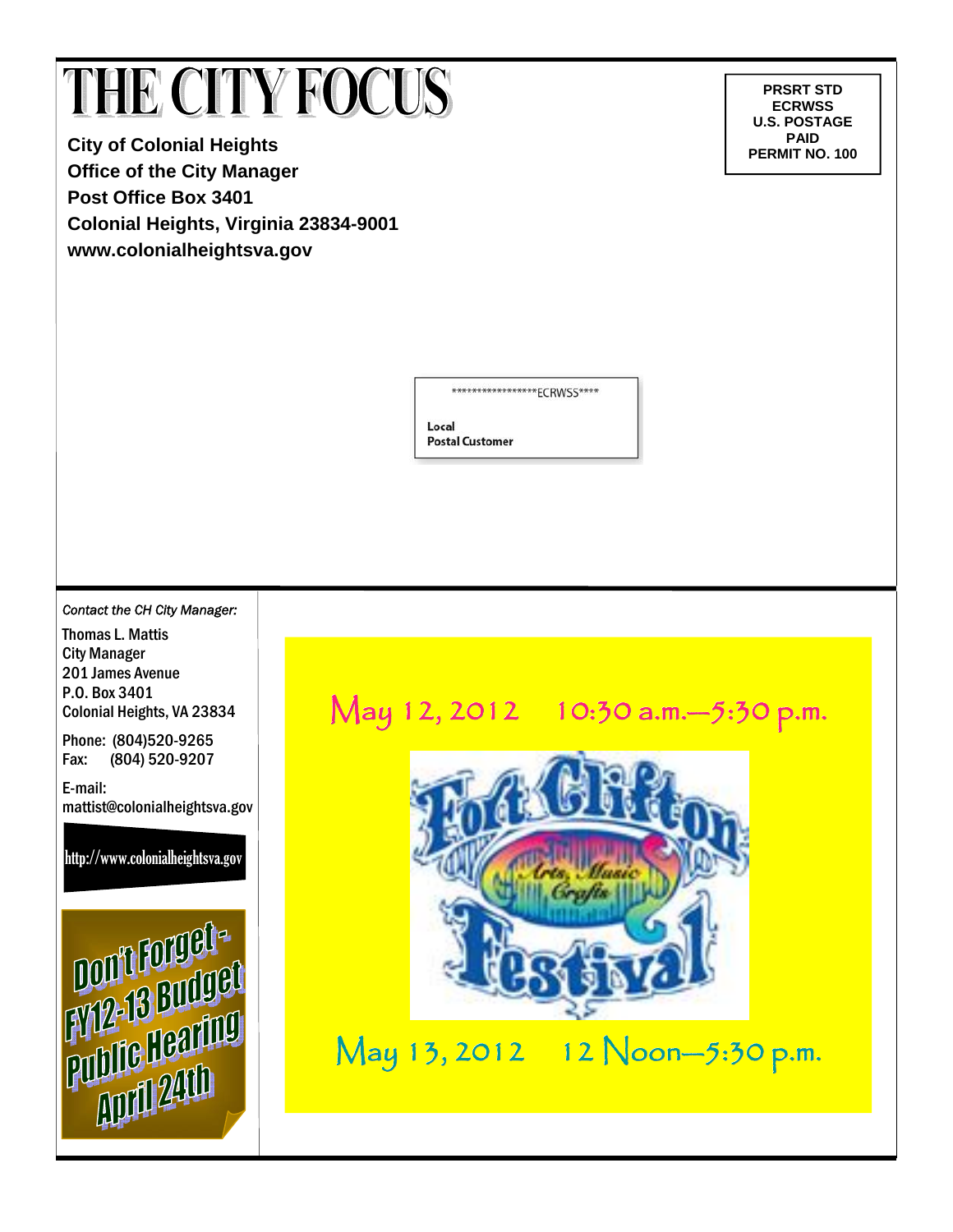#### **2011 Water Quality Report City of Colonial Heights**

This report is designed to inform you about your drinking water quality. Our goal is to provide you with a safe and dependable supply of drinking water, and we want you to understand the efforts we make to protect your water supply. The quality of your drinking water must meet state and federal requirements administered by the Virginia Department of Health (VDH).

#### **Why are there contaminants in my drinking water?**

Drinking water, including bottled water, may reasonably be expected to contain at least small amounts of some contaminants. The presence of contaminants does not necessarily indicate that water poses a health risk. More information about contaminants and potential health effects can be obtained by calling the Environmental Protection Agency's (EPA) Safe Drinking Water Hotline (800-426-4791).

The sources of drinking water (both tap water and bottled water) include rivers, lakes, streams, ponds, reservoirs, springs, and wells. As water travels over the surface of the land or through the ground, it dissolves naturally occurring minerals and, in some cases, radioactive material, and can pick up substances resulting from the presence of animals or from human activity. Contaminants that may be present in source water include:

- *microbial contaminants*, such as viruses and bacteria, that may come from sewage treatment plants, septic systems, agricultural livestock operations, and wildlife.
- *inorganic contaminants*, such as salts and metals, which can be naturally occurring or result from urban stormwater runoff, industrial, or domestic wastewater discharges, oil and gas production, mining, or farming.
- *pesticides and herbicides*, which may come from a variety of sources such as agriculture, urban stormwater runoff, and residential uses.
- *organic chemical contaminants*, including synthetic and volatile organic chemicals, which are by-products of industrial processes and petroleum production, and can also come from gas stations, urban stormwater runoff, and septic systems.
- *radioactive contaminants*, which can be naturally occurring or be the result of oil and gas production and mining activities.

In order to ensure that tap water is safe to drink, EPA prescribes regulations that limit the amount of certain contaminants in water provided by public water systems. Food and Drug Administration (FDA) regulations establish limits for contaminants in bottled water which must provide the same protection for public health.

#### **Do I need to take special precautions?**

Some people may be more vulnerable to contaminants in drinking water than the general population. Immuno-compromised persons such as persons with cancer undergoing chemotherapy, persons who have undergone organ transplants, people with HIV/AIDS or other immune system disorders, some elderly, and infants can be particularly at risk from infections. These people should seek advice about drinking water from their health care providers. EPA/Centers for Disease Control (CDC) guidelines on appropriate means to lessen the risk of infection by *Cryptosporidium* and other microbial contaminants are available from the Safe Water Drinking Hotline (800-426- 4791).

#### **Additional Information for Lead**

If present, elevated levels of lead can cause serious health problems, especially for pregnant women and young children. Lead in drinking water is primarily from materials and components associated with service lines and home plumbing. The City of Colonial Heights is responsible for providing high quality drinking water, but cannot control the variety of materials used in plumbing components. When your water has been sitting for several hours, you can minimize the potential for lead exposure by flushing your tap for 15 to 30 seconds or until it becomes cold or reaches a steady temperature before using water for drinking or cooking. If you are concerned about lead in your water, you may wish to have your water tested. Information on lead in drinking water, testing methods, and steps you can take to minimize exposure is available from the Safe Drinking Water Hotline or at http://www.epa.gov/safewater/lead.

#### **Where does my water come from?**

The Appomattox River Water Authority provides water to the Cities of Colonial Heights and Petersburg and the Counties of Chesterfield, Dinwiddie and Prince George. The Authority obtains its water from Lake Chesdin, a surface water impoundment of the Appomattox River. There are no significant sources of contamination for Lake Chesdin. The Farmville wastewater treatment plant is forty miles upstream and there are numerous animal feed lots and farms in the drainage area.

#### **Source water assessment and its availability**

The Virginia Department of Health conducted a source water assessment of our system during 2002. Lake Chesdin (Appomattox River) was determined to be highly susceptible to contamination using criteria developed by the state in its approved Source Water Assessment Program. The assessment consists of maps showing the source water assessment area, an inventory of known land use activities of concern, and documentation of any known contamination within the last 5 years. The report is available by contacting Mr. Jamie Gordon at 804-590-1145.

For more local information, contact the Colonial Heights Director of Public Works, Mr. William (Chuck) Henley, at 804-520-9334 or the Appomattox River Water Authority at 804-748-8627. Public Comment forums are available at all City Council meetings which are held on the second Tuesday night of each month.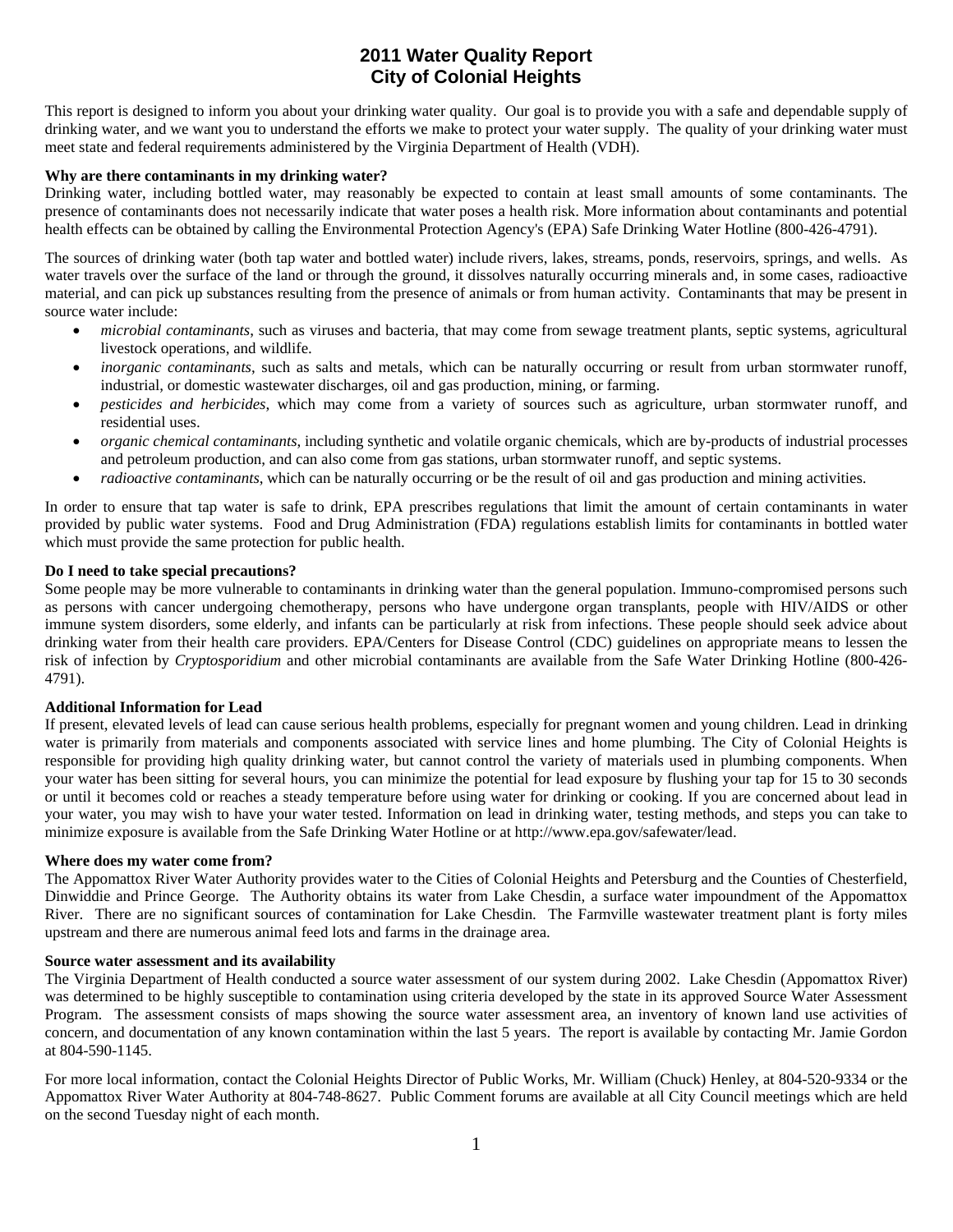#### **Water Quality Data Table**

The table below lists all of the drinking water contaminants that we detected during the calendar year of this report. The presence of contaminants in the water does not necessarily indicate that the water poses a health risk. Unless otherwise noted, the data presented in this table is from testing done in the calendar year of the report. The EPA or the State requires us to monitor for certain contaminants less than once per year because the concentrations of these contaminants do not change frequently.

| <b>Primary Contaminant</b>                  | <b>Units</b>                                 | <b>MCLG</b>           | <b>MCL</b>                                                                                                    | Level<br><b>Detected</b> | Range         | <b>Violation</b> | Date of<br><b>Sample</b> | <b>Typical Source of Contamination</b>                                   |
|---------------------------------------------|----------------------------------------------|-----------------------|---------------------------------------------------------------------------------------------------------------|--------------------------|---------------|------------------|--------------------------|--------------------------------------------------------------------------|
| <b>Total Coliform Bacteria</b>              | # of<br>samples                              | 0                     | $MCL = 1$ positive monthly<br>sample                                                                          | None<br>Positive         | n/a           | <b>No</b>        | 2011                     | Naturally present in the environment.                                    |
| Fecal Coliform & E. coli                    |                                              | $\Omega$              | routine & repeat sample<br>are total coliform positive<br>and 1 is also fecal coliform<br>or E. coli positive | None<br>Positive         | n/a           | <b>No</b>        | 2011                     | Human and animal fecal waste.                                            |
| <b>Total Trihalomethanes</b><br>(TTHM)      | ppb                                          | n/a                   | 80                                                                                                            | 28                       | $14.1 - 47.0$ | <b>No</b>        | 2011                     | By-product of drinking water disinfection.                               |
| <b>Haloacetic Acids</b><br>(HAA5)           | ppb                                          | n/a                   | 60                                                                                                            | 34                       | $23.1 - 46.7$ | <b>No</b>        | 2011                     | By-product of drinking water disinfection.                               |
| Copper - action level at<br>consumer taps * | ppm                                          | 1.3                   | $AL = 1.3$                                                                                                    | $0.201*$                 | n/a           | <b>No</b>        | 2011                     | Corrosion of household plumbing systems;<br>Erosion of natural deposits. |
| Lead - action level at<br>consumer taps *   | ppb                                          | 0                     | $AL = 15$                                                                                                     | $2^*$                    | n/a           | <b>No</b>        | 2011                     | Corrosion of household plumbing systems;<br>Erosion of natural deposits. |
| Chlorine (as $Cl2$ )                        | ppm                                          | <b>MRDLG</b><br>$= 4$ | $MRDL = 4$                                                                                                    | 2.63                     | $0.3 - 3.4$   | <b>No</b>        | 2011                     | Water additive used to control microbes.                                 |
| Chlorite                                    | ppm                                          | 0.8                   | 1.0                                                                                                           | 0.29                     | $0.13 - 0.30$ | No               | 2011                     | By-product of drinking water disinfection.                               |
|                                             | <b>Regulated at the ARWA Treatment Plant</b> |                       |                                                                                                               |                          |               |                  |                          |                                                                          |
|                                             |                                              |                       |                                                                                                               | <b>Lavel</b>             |               |                  | $Data =$                 |                                                                          |

#### **Regulated in the Colonial Heights Distribution System**

| <b>Primary Contaminant</b> | <b>Units</b> | <b>MCLG</b>             | <b>MCL</b>   | Level<br><b>Detected</b> | Range        | <b>Violation</b> | Date of<br><b>Sample</b> | <b>Typical Source of Contamination</b>                                                              |
|----------------------------|--------------|-------------------------|--------------|--------------------------|--------------|------------------|--------------------------|-----------------------------------------------------------------------------------------------------|
| Chlorine Dioxide***        | ppb          | <b>MRDLG</b><br>$= 800$ | $MRDL = 800$ | 190                      | $-140 - 190$ | <b>No</b>        | 2011                     | Water additive used to control microbes                                                             |
| Fluoride                   | ppm          | 4                       | 4            | 0.44                     | ND - 1.40    | <b>No</b>        | 2011                     | Water additive which promotes strong teeth;<br>Discharge from fertilizer and aluminum<br>factories. |
| Nitrate + Nitrite          | ppm          | 10                      | 10           | 0.18                     | n/a          | No               | 2011                     | Runoff from fertilizer use; Leaching from<br>septic tanks, sewage; Erosion of natural<br>deposits.  |
| Barium                     | ppm          | 2                       | າ            | 0.025                    | n/a          | <b>No</b>        | 2011                     | Discharge of drilling wastes; Discharge from<br>metal refineries; Erosion of natural deposits.      |
| Radium                     | pCi/L        | 0                       | 5            | 0.9                      | n/a          | <b>No</b>        | 2008                     | Erosion of natural deposits.                                                                        |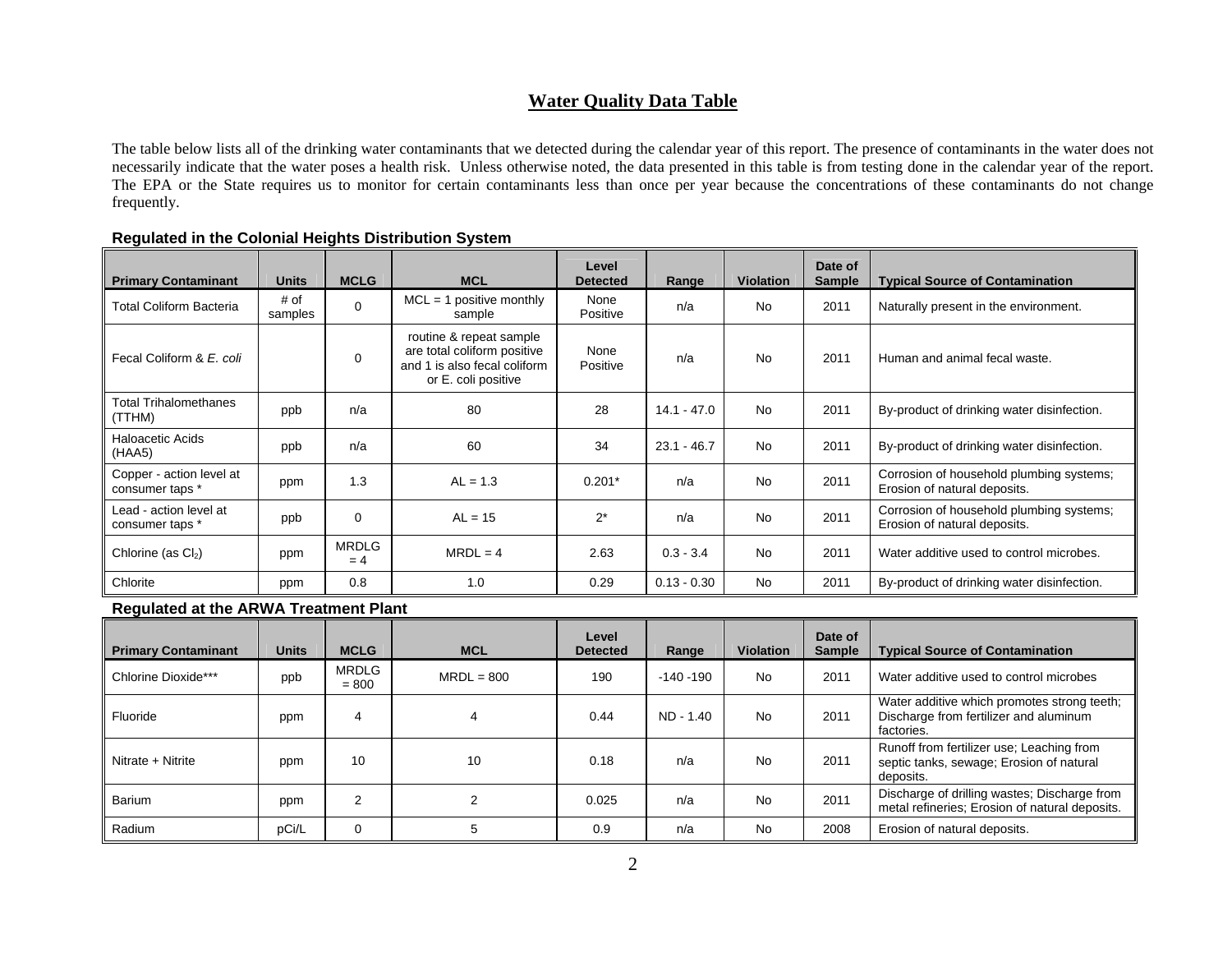| <b>Primary Contaminant</b>           | <b>Units</b> | <b>MCLG</b> | <b>MCL</b>                                                     | Level<br><b>Detected</b> | Range        | <b>Violation</b> | Date of<br><b>Sample</b> | <b>Typical Source of Contamination</b> |
|--------------------------------------|--------------|-------------|----------------------------------------------------------------|--------------------------|--------------|------------------|--------------------------|----------------------------------------|
| Alpha emitters                       | pCi/L        | 0           | 15                                                             | 0.1                      | n/a          | <b>No</b>        | 2008                     | Erosion of natural deposits            |
| Beta/photon**                        | pCi/L        | 0           | $50**$                                                         |                          | n/a          | <b>No</b>        | 2008                     | Decay of natural and man-made deposits |
| <b>Total Organic Carbon</b><br>(TOC) | n/a          | n/a         | TT, minimum running<br>annual average removal<br>ratio = $1.0$ | 1.29                     | $.25 - 1.36$ | <b>No</b>        | 2011                     | Naturally present in the environment   |
| Turbidity - filtered water           | <b>NTU</b>   | n/a<br>n/a  | $TT=1$ NTU max<br>$TT = < 0.3$ NTU 95% of time                 | 0.142<br>100%            | n/a<br>n/a   | <b>No</b>        | Every 15<br>Minutes      | Soil runoff                            |

#### **Other Contaminants of Interest**

| <b>Contaminant</b>   | <b>Units</b> | <b>MCLG</b> | <b>MCL</b> | Level<br><b>Detected</b> | Range      | <b>Violation</b> | Date of Sample                               |
|----------------------|--------------|-------------|------------|--------------------------|------------|------------------|----------------------------------------------|
| $Cryptosporidium\pm$ | oocysts/L    | < 0.075     | n/a        | 0.012                    | $ND - 0.1$ | No               | October 2006 - September<br>2008 (raw water) |

| Unregulated<br><b>Contaminants</b> | Units | <b>MCLG</b> | <b>MCL</b> | <b>Highest</b> | Average | Date of<br><b>Sample</b> | <b>Comment</b>                            |
|------------------------------------|-------|-------------|------------|----------------|---------|--------------------------|-------------------------------------------|
| Sulfate                            | ppm   | none        | none       | 32.1           | n/a     | 2011                     | Erosion of natural deposits               |
| Chloroform                         | ppb   | none        | none       | 23             | n/a     | 2011                     | By-product of drinking water disinfection |
| Bromodichloromethane               | ppb   | none        | none       | 3.1            | n/a     | 2011                     | By-product of drinking water disinfection |
| MTBE - finished water              | ppb   | none        | none       | < 5.0          | n/a     | 2011                     | Gasoline additive                         |
| Dibromochloromethane               | ppb   | none        | none       | < 0.5          | n/a     | 2011                     | By-product of drinking water disinfection |

| <b>Pharmaceuticals</b> | <b>Units</b> | <b>MCLG</b> | <b>MCL</b> | Analyte<br><b>Detected</b> | Level | Date of<br><b>Sample</b> | <b>Comment</b>                                 |
|------------------------|--------------|-------------|------------|----------------------------|-------|--------------------------|------------------------------------------------|
| P.A.C positive         | ppb          | none        | none       | Cotinine                   | 0.002 | 2008                     | By-product of nicotine metabolized by the body |
| P.A.C negative         | ppb          | none        | none       | none                       | n/a   | 2008                     |                                                |
| Estrogens & Hormones   | ppb          | none        | none       | none                       | n/a   | 2008                     |                                                |
| Fragrances             | ppb          | none        | none       | none                       | n/a   | 2008                     |                                                |
| Phenolic E.D.C.        | ppb          | none        | none       | none                       | n/a   | 2008                     |                                                |